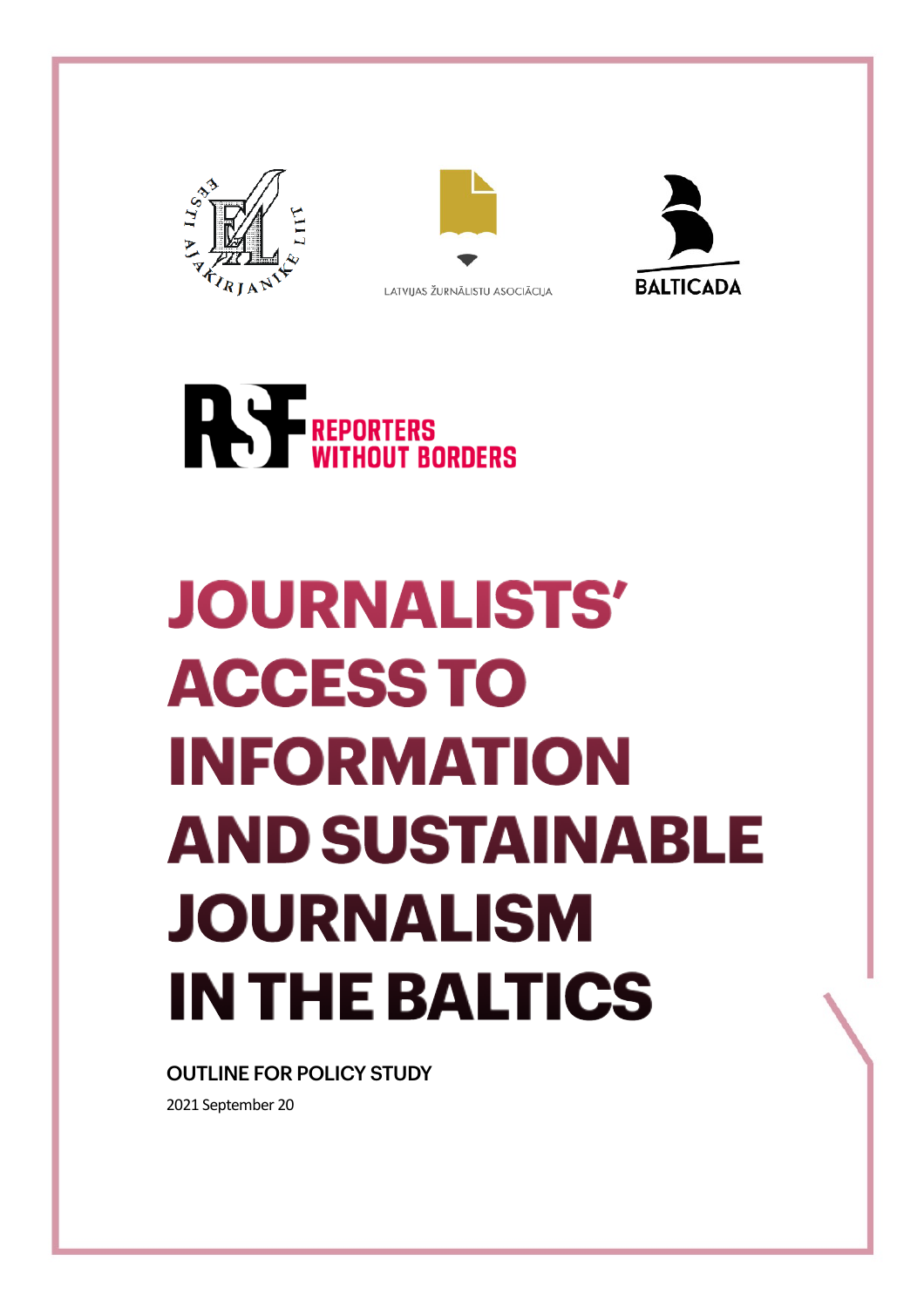### **WHY IS THIS STUDY IMPORTANT TO ESTONIAN, LATVIAN AND LITHUANIAN POLICYMAKERS, MEDIA OWNERS AND JOURNALISTS?**

#### **The research effort will foster resilience within the Baltic news market.**

The Baltic States are guarding the Eastern EU frontier, not just physically but alsoas a borderland

where the media can operate freely. This means that keeping our own media free and sustainable is essential. One of the tasks of the study is to propose how free and equal journalist access to information can be sustained despite an openly confrontational media environment that involves hostile media outlets controlled by authoritarian neighbours.

#### RESILIENCE OF THE NEWS MARKET

#### **The policy recommendations will concentrate on the question how to make the Baltic access to information laws really work.**

If the Baltic States are to improve their press freedom record and avoid the regional trend of sliding into authoritarian media policies, the mismatch between access to information laws and their application should be minimised. This means not just the letter, but also the spirit of their information access regime has to be implemented.

#### **We study the re-evaluation of journalism's role in Baltic societies.**

Baltic journalism hasn't made any significant advances yet, either technologically, content quality wise or in audience engagement. Thirty years ago,

Baltic journalists started their work in similar circumstances. Today, they face similar problems, and most of them name a limited ability to access public information as the main obstacle. A comparative analysis into journalists access to information models will let researchers see through the regional journalism ecosystem. Such vision is essential for a much needed renewal.



**FFFICIENT** REGULATION

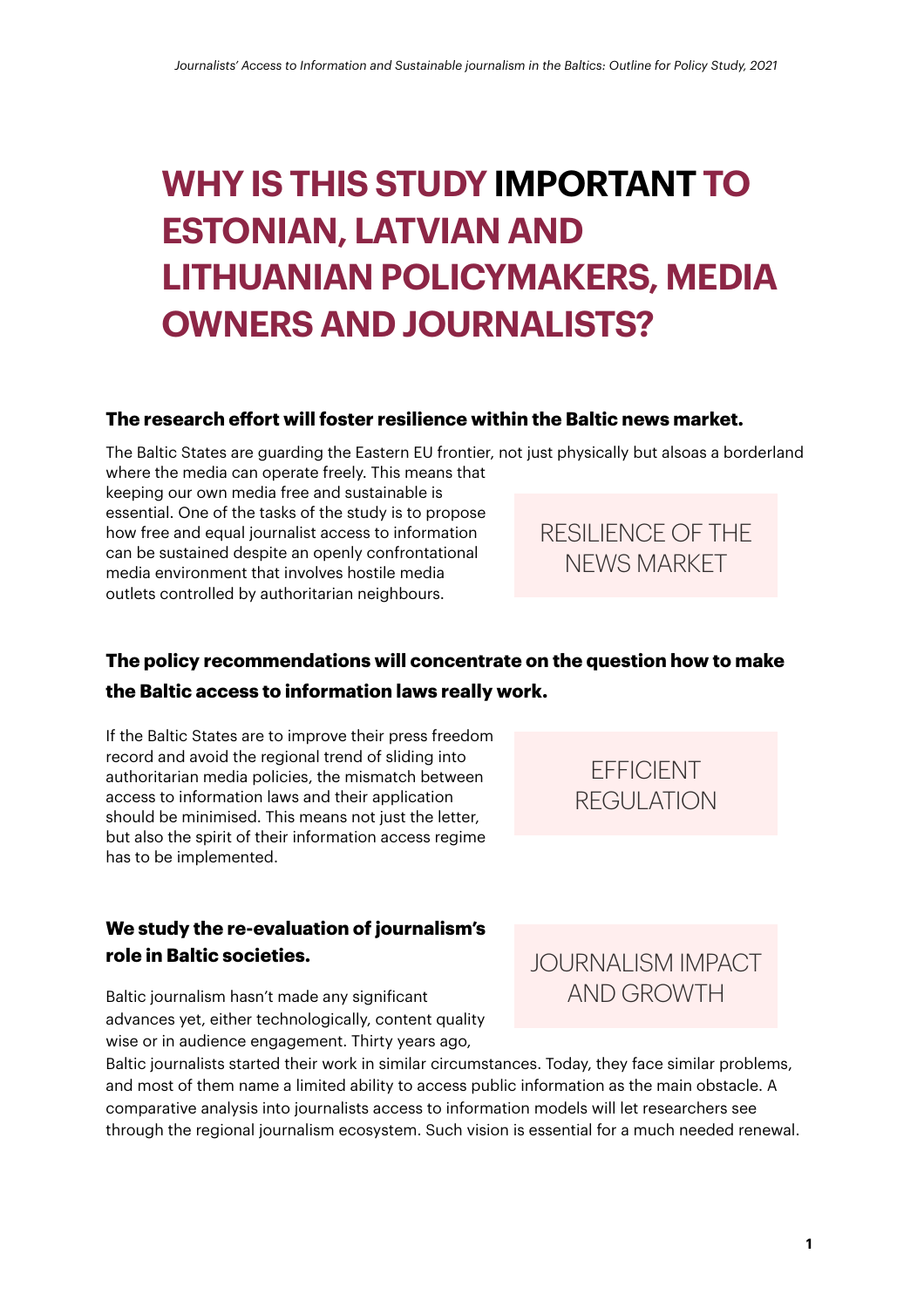## <span id="page-2-0"></span>**WHAT IS IT ABOUT?**

#### CONTENT

- 2 [What is it about?](#page-2-0)
- 5 - [Research Methodology](#page-5-0)
- [7 Objectives, Research](#page-7-0)  [Outcome, Results](#page-7-0)
- 9 [Execusion and Reporting](#page-9-0)
- 10 [Contacts](#page-10-0)

#### **HAMPERED ACCESS TO PUBLIC INFORMATION AS A MAJOR OBSTACLE STALLING THE DEVELOPMENT OF PRESS FREEDOM IN THE BALTICS**

Most journalists in the Baltics regularly bump into one systemic obstacle that hinders their work, namely a limited ability to obtain public information.

The provision of information to the public is codified in all three Baltic States. However, in practice journalists face too many barriers, and appeal procedures are not efficient, or sometimes don't work at all. Below are just a few of the factors that conditions a journalist's inability to access public information freely and bring the issue to the centre of the Baltic media ecosystems.

First of all, freedom of information laws are a relatively new thing in the Baltics. So is independent journalism. They have neither history, nor tradition, and therefore journalists' impact on democratic development is both underestimated and under-researched. So, the comprehension that should serve as the foundation for mastery in access to information and provision of information practices is yet to be built.

Secondly, the sharing of information among the three branches of government and the fourth estate (the media) is a constant target of abuse and manipulation. Baltic investigative journalism has grown in importance in the last decade. As its weight is slowly increasing, investigations become more impactful. However, as investigative journalists get stronger and more disruptive, public officials tend to withhold public information more abusively. The distortion of the access to information regime or the deliberate ill-treatment of journalists are often conceived at the highest political level. The following are the most illustrative examples.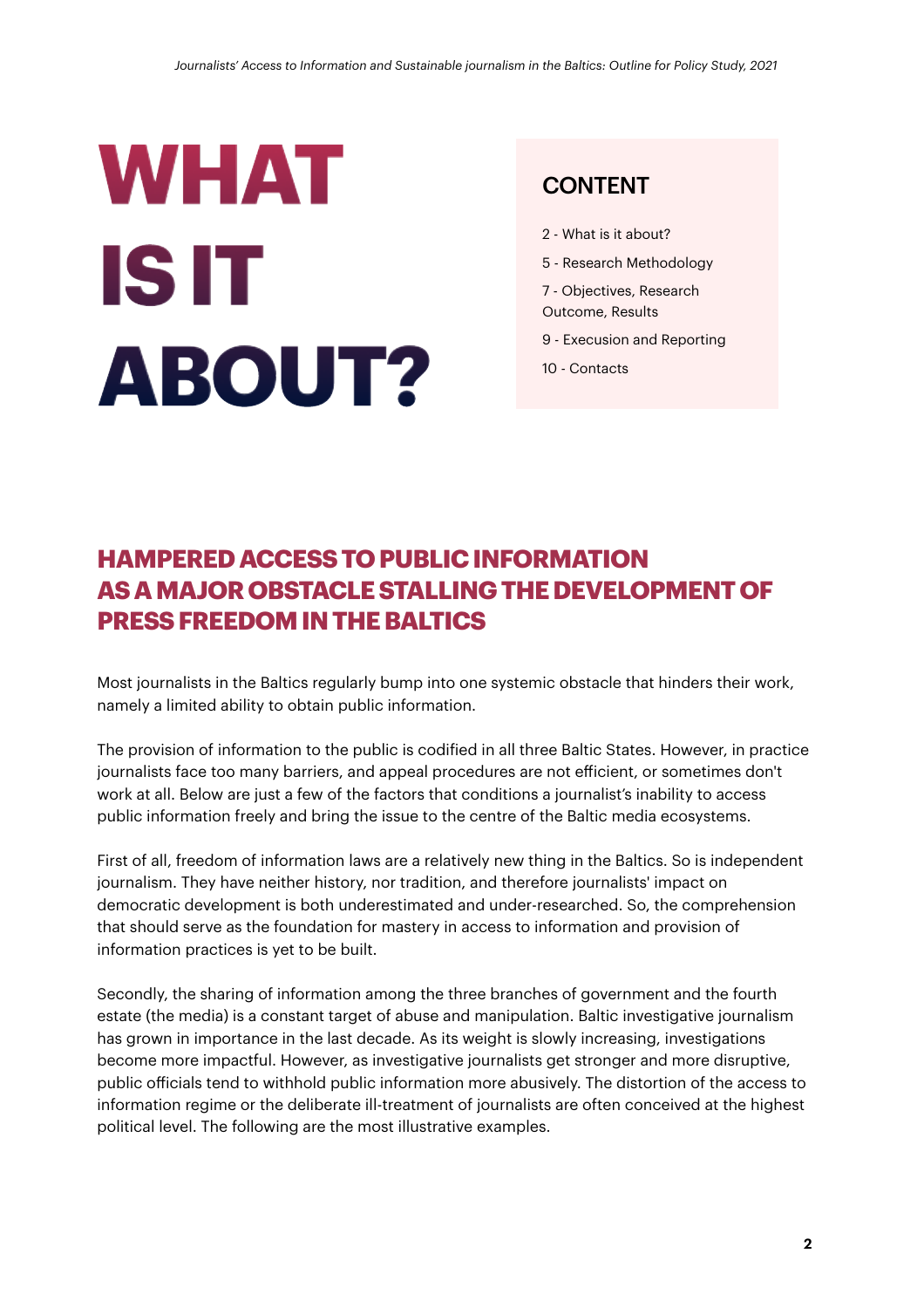- Lithuania and Latvia: institutions often refusing to provide the information on the grounds of General Data Privacy Regulation.
- Lithuania and Latvia: governments unilaterally narrowing down journalists' privileges when using Real Estate and Companies' Registers.
- Estonia: the Law limiting journalists' access to courts.
- Lithuania: the proposed definition of the new legal regime of 'information for services use'.
- Lithuania, Estonia, Latvia: increasing favouritism and open selective treatment of the benevolent or controlled local news media outlets or individuals.
- Lithuania, Estonia, Latvia: providing arbitrary access to information or events to international journalists.
- Lithuania, Latvia: limiting journalists' access to the region's border areas because of the migrant crisis.

Thirdly, freedom of information is affected by growing geopolitical tensions. National authorities sometimes turn away all journalists because of a general insecurity created by hostile media representatives (state-controlled media employees from Minsk, Moscow or Beijing), or locally active agents of influence disguised as journalists. Some local officials simply lack the competencies in dealing with information requests coming not just from local, but also from international journalists.

And finally, many Journalists in the Baltics agree that the various cultural and legal barriers they bump into when accessing information hamper their work significantly, and that this has been happening for years. Conditions slightly improve or get worse after each election. However, carrying out high quality journalism sustainably that would be performing a social function becomes increasingly difficult.

To sum up, the main impediment that journalists name is the absence of public debate on their access to public information. So, further growth of journalism in the Baltics, and, in particular, investigative journalism, should start from such a discussion.

#### **WHY A 'POLICY STUDY' AND WHAT SHOULD BE ITS FOCUS?**

In the Baltics, the debate on how the rights of access to information should be practiced by newsrooms and investigative journalists—the key actors in the media ecosystem—is just beginning in the region's larger towns and cities, and is still non-existent among smaller, provincial news media outlets.

Although the three Baltic States have taken different paths in media regulation since the 1990s, journalists, and the media sector in general face similar challenges in all three countries.

Most academic articles written by scholars in Vilnius, Riga and Tallinn during the three decades of post-Soviet independence deconstruct journalistic culture, analyse media digitization and decry poorly educated audiences. Just a few of them analyse the current situation regarding press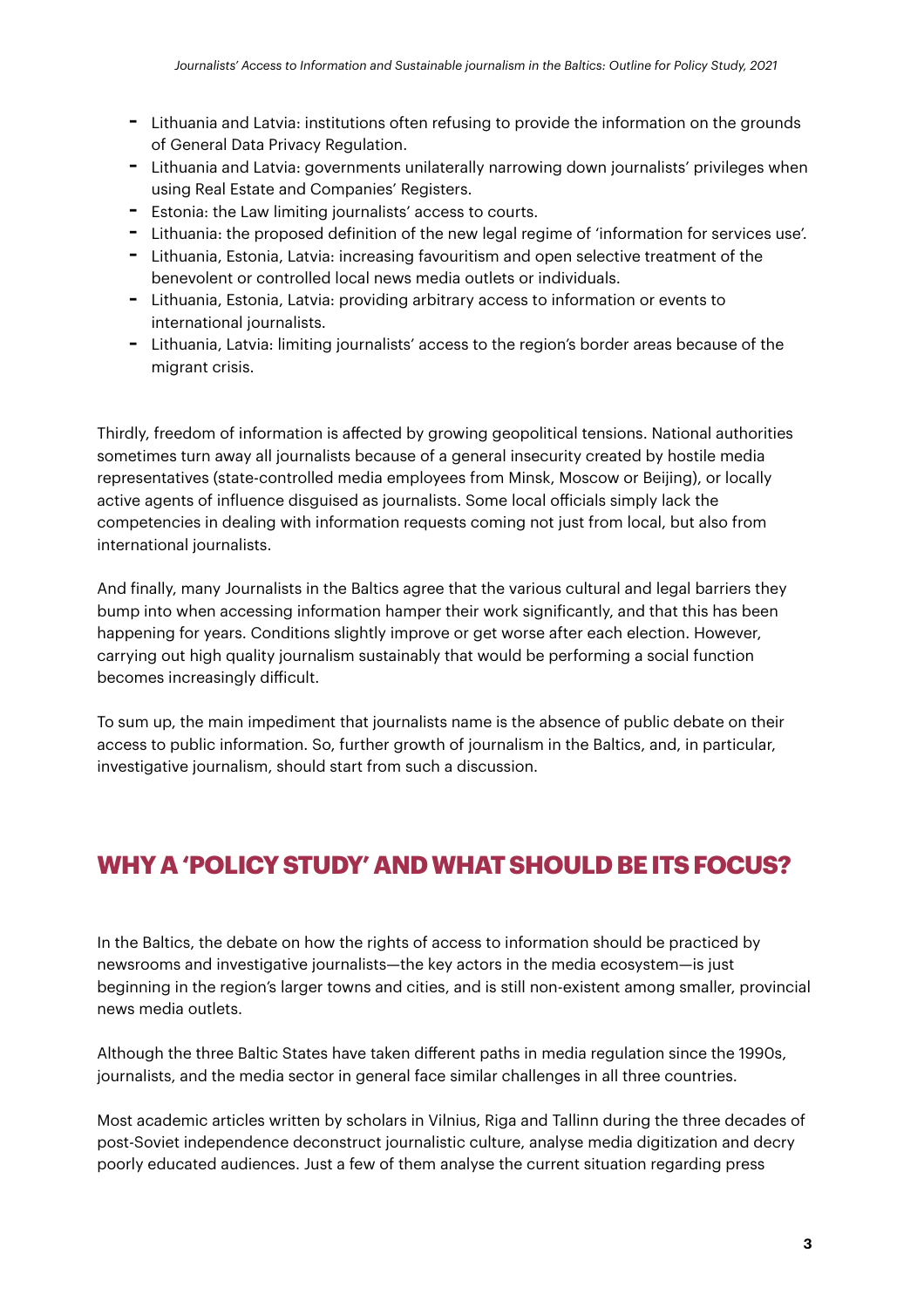freedom in the Baltics and its effect on media quality. And only very recently, in 2021, some individual scholars turned their attention to journalists' right to access information.

However, there has still been no research into how the legislative mechanisms of information provision are applied. No inquiries into the obvious mismatch between the letter of the access to information laws and their implementation. Therefore, there is very little understanding both in the public sector and among journalists about how the sharing of information between the authorities on one side and the media on the other side should work on the ground.

This is why the study offers an in-depth analysis of the following core elements: a) laws regulating access to information and their implementation, and b) journalistic practices while accessing information, and a comparative analysis of these elements with a focus on public and legal disputes over access to information.

### THE STUDY FOCUSES ON ACCESS TO INFORMATION **MECHANISMS**

The study will centre its attention on the efficiency of access to public information mechanisms, but also provide a sufficient response to the question: how is it possible to sustain the production of ethical and socially valuable national journalism with a global communications environment?

Focusing on these two areas would enable researchers to offer a roadmap for changes to

national public information policies that are needed to make investigative journalism practices in particular, and journalism in general, more sustainable.

The authors of this document are certain that defining, and later following regional principles of ethical, equal, and fair access to information is essential for achieving sustainable journalism in the Baltics.

#### **PROMINENT LOCAL JOURNALISTS WHO AFFIRM THE POLICY STUDY IS NECESSARY**

- **Arp Müller** Editor at the Estonian Public Broadcaster ERR
- **Birutė Davidonyt<sup>ė</sup>** Former 15min investigative journalist, showrunner at Freedom TV
- **Dainius Radzevičius** Head of The Lithuanian Journalists Union
- **Dovydas Pancerovas** former 15min investigative journalist, showrunner at Freedom TV
- **Helle Tiikmaa** Head of the Estonian Journalists Union
- **Holger Roonemaa** Head of the Investigative team at Ekspress Meedia
- **Indrė Makaraitytė** Head of the Investigative Journalism Department at the Lithuanian Public Broadcaster, LRT
- **Ilja Kozins** Chair of the Journalists Association of Latvia, LTV reporter **Krister Paris** Special Correspondent at Eesti Päevaleht and Editor at Delfi.ee
- **<sup>Š</sup>arūnas Černiauskas** OCCRP regional editor for the Baltics, and investigative journalist
- **Vilma Matusevičiūtė Danauskien<sup>ė</sup>** Editor of the TV3 Network, investigative journalist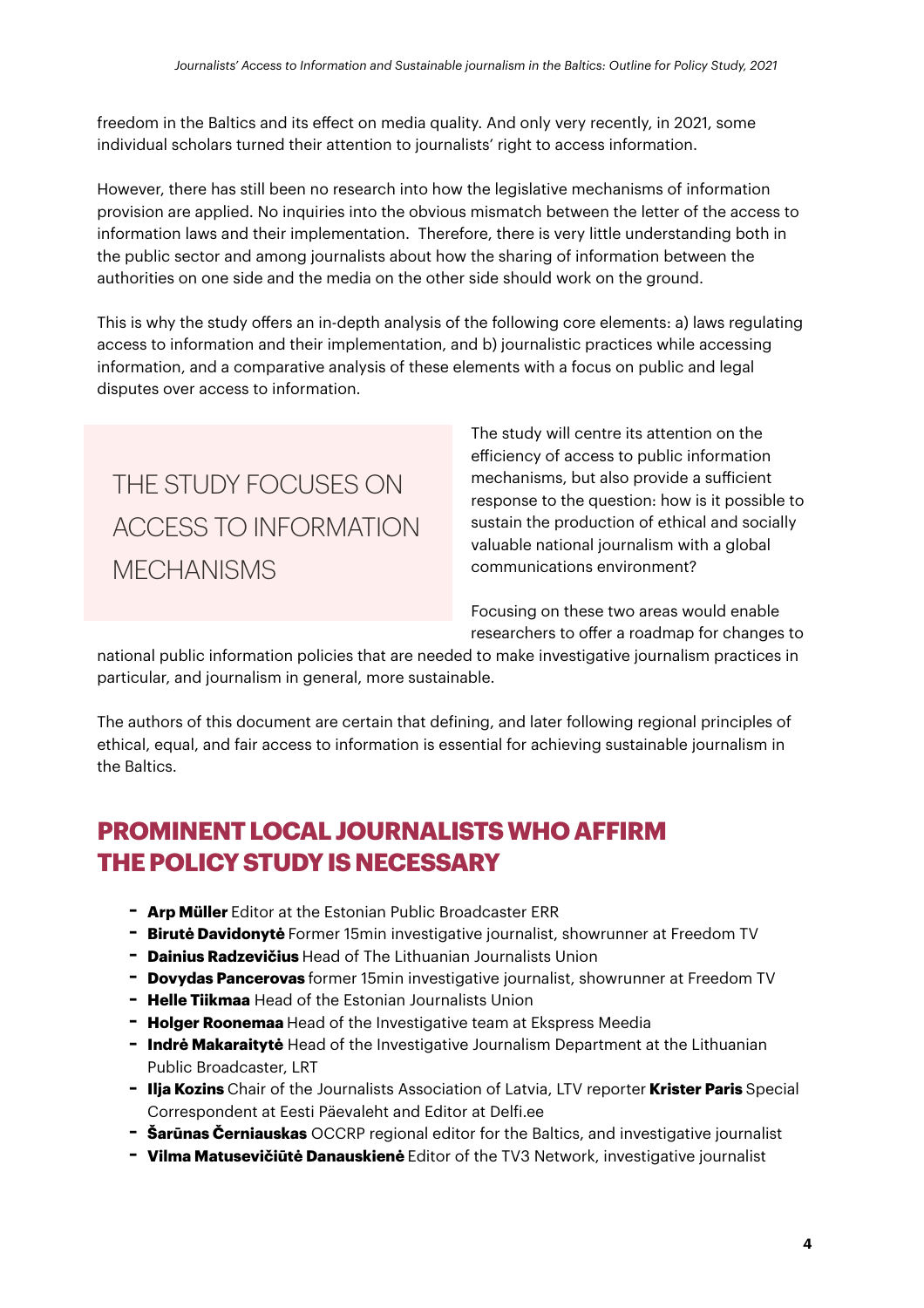### <span id="page-5-0"></span>**RESEARCH METHODOLOGY**

#### **DESIGN**

The original research methodology of the study is designed by the Riga-based Media policy expert and researcher Dr. Klinta Ločmele. Dr. Ločmele recently designed and implemented a research project about Latvia's journalists' abilities while accessing public information in cooperation with the Association of Latvian Journalists, the Embassy of Netherlands in Latvia and the Stockholm School of Economics in Riga.

The research design will be updated by a team of selected researchers. For design clarity, the study defines three layers of analysis that correspond with three research phases.

- *DOCUMENTS* Assessing and comparing the journalists' powers when accessing information as defined by the (a) national legislation and (b) self-regulation (or coregulation) ecologies.
- *PRACTICES* Registering journalists' practices, practices of the provision of information to journalists, appeal mechanisms and assessing how effective access to information regulations are.
- *CHALLENGES AND REFORMS* Assessing cases of freedom of information requests, measuring the effectiveness of provision of information mechanisms/models when they are facing internal and external challenges, evaluating recent and ongoing reforms of access to information regimes.

#### **DATA ACQUISITION METHODS**

- *LITERATURE OVERVIEW Contextual and similar studies have been carried out in the past.*
- *DOCUMENT ANALYSIS Legal acts, court rulings, statutes.*
- *SEMI-STRUCTURED INTERVIEWS Based on fixed questionnaires.*
- *IN-DEPTH INTERVIEWS Off the record interviews with stakeholders in each country.*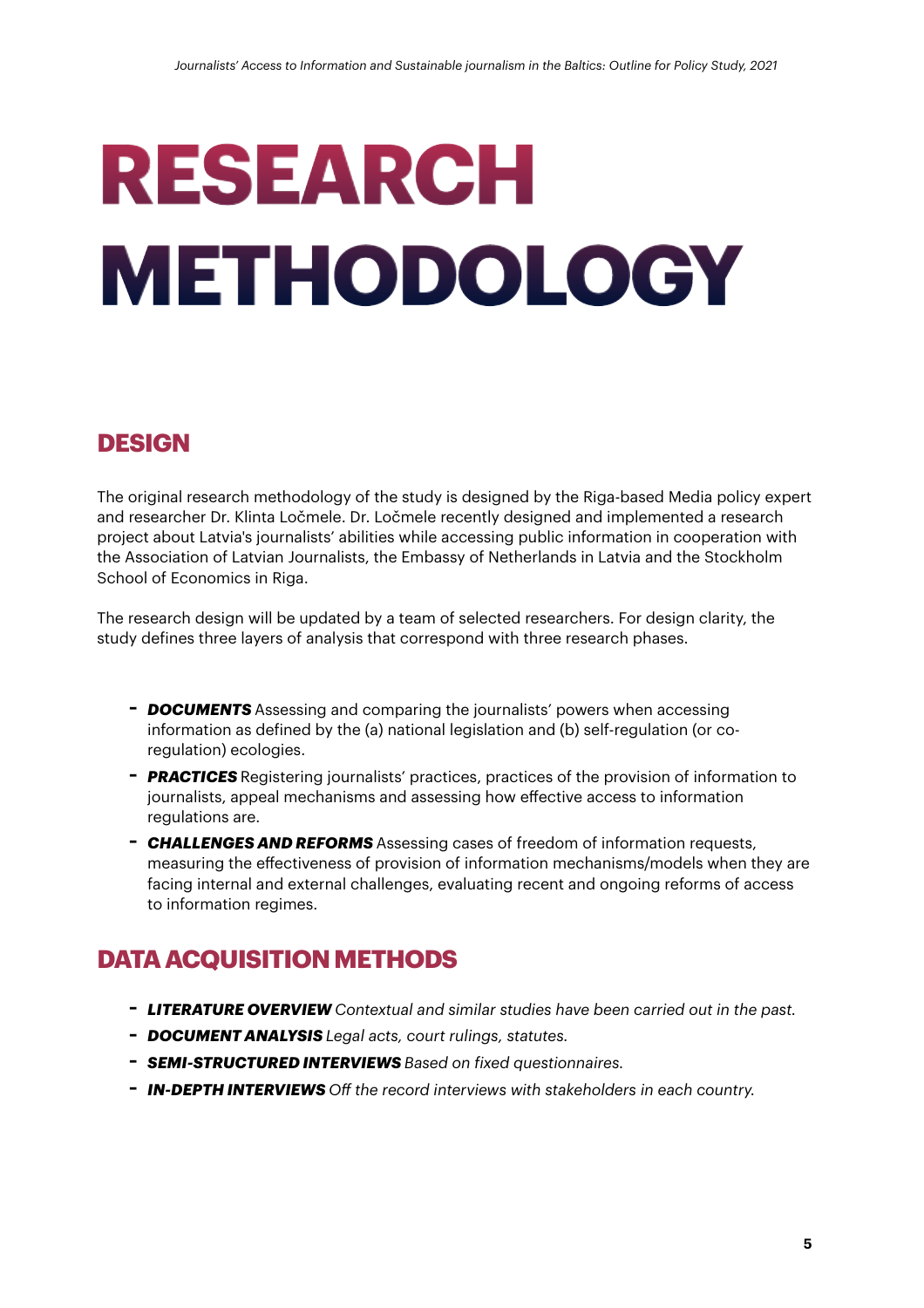#### **STRUCTURE OF THE STUDY**



#### **INTERVIEW GROUPS**

In total, 15 interviews (five per country) with journalists and editors, plus 15 interviews (five per country) with information providers will form the basis of the research.

**Investigative and news journalists and editors.** The first round of interviews to be performed with journalists (five investigative journalists, daily news reporters and their editors in Latvia, Lithuania and Estonia). They will reveal their ways of obtaining public information: how journalists access public information in their journalistic routine, and how effective these attempts are; how the situation has changed over the last five years; what the main problems and obstacles to obtaining information are; what are the major risks they face.

**Information providers.** The second round of interviews will be held with representatives of state institutions (five per state) who are responsible for communication with journalists and providing the information to them. Interviews will help to see the process of information acquisition from the other side, and explore information provision routines in the public sector, thus allowing interviewers to recognise the most problematic aspects and identify opportunities for improvement. The set of basic questions will be followed by flexible questions adapted to each interviewee's position and previous responses.

**Politicians and policymakers.** The third round of interviews will be conducted off the record with politicians and state officials responsible for media policy development. These interviews will be unstructured, and will be adapted for each interviewee depending on the aim of the interview (for example, to deepen the understanding of the political motivation for blocking access to information, understanding viewpoints on legal documents and visions into how to improve journalists' access.)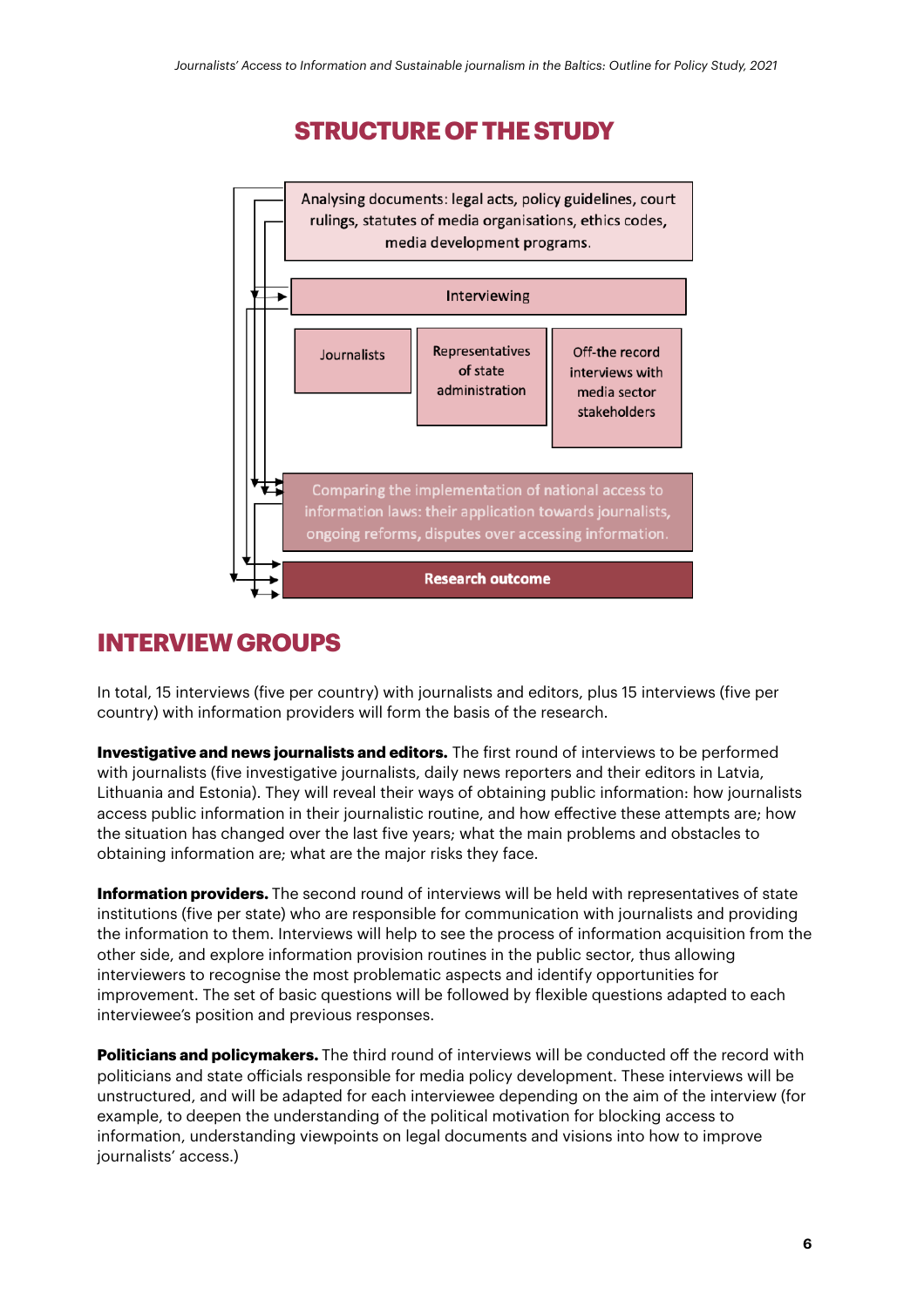# <span id="page-7-0"></span>**OBJECTIVES, RESEARCH OUTCOME, RESULTS**

#### **OBJECTIVES**

The ultimate purpose of the study is to enable further growth of investigative journalism by proposing the improvement of policies in the field of journalists' access to information.

The core tasks of the study are:

THE ULTIMATE PURPOSE IS THE GROWTH OF **INVESTIGATIVE JOURNALISM** 

comparing current access to information procedures, drawing constructive findings from freedom of information disputes and offering recommendations on how to make access to information mechanisms more efficient. These tasks are to be fine tuned by a team of chosen investigators when updating the provisional methodology of the study.

#### **RESEARCH OUTCOME**

The research outcome of the study is to be drawn from around 40 interviews with journalists and editors of news and investigative media, as well as politicians and state officials on the subject of the practicalities and legislation pertaining to access to information.

Besides document analysis and interviews, the study will hold a thorough analysis and comparison of two per country cases of disputes between journalists and representatives of state administration about the requests to access particular information.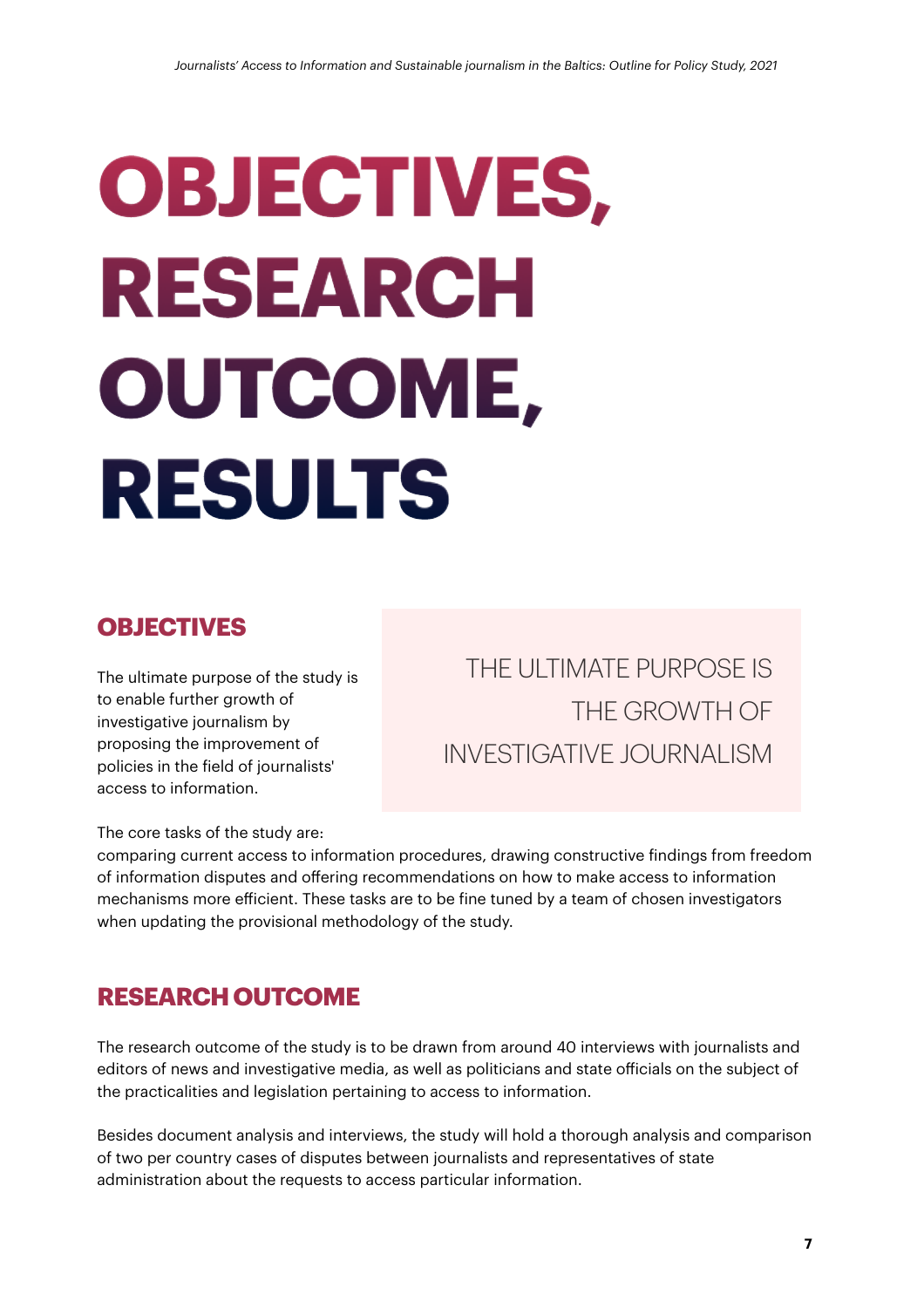#### **TWO TYPES OF RECOMMENDATIONS**

- A regional roadmap for sustaining and elevating freedom of information regimes. The roadmap will define a set of regional principles on how media stakeholders should react to concrete dangers (attacks against journalists' reputation, blurred lines between journalism and politics, media corruption, etc.) brought by being geographically close to the states that are hostile towards independent media.
- Three country-specific recommendations on policy changes to be made in order to increase journalism sustainability by developing inclusive, equal and fair national journalists' access to information mechanisms.

#### **COMMUNICATING RESEARCH OUTCOME**

The study will be published digitally as an approximately 60-page PDF report, and in print in a 4x4 colour A4 format soft cover publication. The report will be widely distributed to major stakeholders in the Baltic region as well as internationally.

The print version of the study will be delivered by mail to over 50 major media sector stakeholders in Lithuania, Latvia, and Estonia, including journalist communities, media companies and state officials operating in the field of communication. The PDF version of the report will be shared with over 20 global, 50 regional, and 100 local stakeholders through online channels controlled by study partners, such as the Reporters without Border website, its social media accounts, and mailing list.

Both the print and PDF versions of the report and all of the visual materials in it will include clear references to the donors of the study and their visual material informing the readers of their role in the project.

#### **FINAL RESULTS**

The published report will reach a professional audience of over 1,000 in the Baltic region and another 1,000 media scholars, press freedom advocates and journalists globally during the first week after publication. In the long term, the study is expected to reach an audience of over 100,000.

The study is expected to have a wide effect on media policies, and set their adjustments in motion. It is to be used by policymakers in devising policy changes across media sectors, journalists' communities seeking professional development, universities preparing future journalists and businesses developing new media products in the Baltics and beyond.

The long-term achievement of the study is to strengthen the position of independent journalism and the growth of investigative journalism initiatives in the Baltic states, in both number and quality.

Besides the obvious facts that sustainably operating journalism organisations will increase the quality of democracy, because of their ability to spot problems, call governments to action and provide truthful information on which both the authorities and its citizens can base their decisions, there is more. Sustainable journalism would significantly increase the Baltic governments' chances of keeping the national public information ecosystems both democratic and resilient.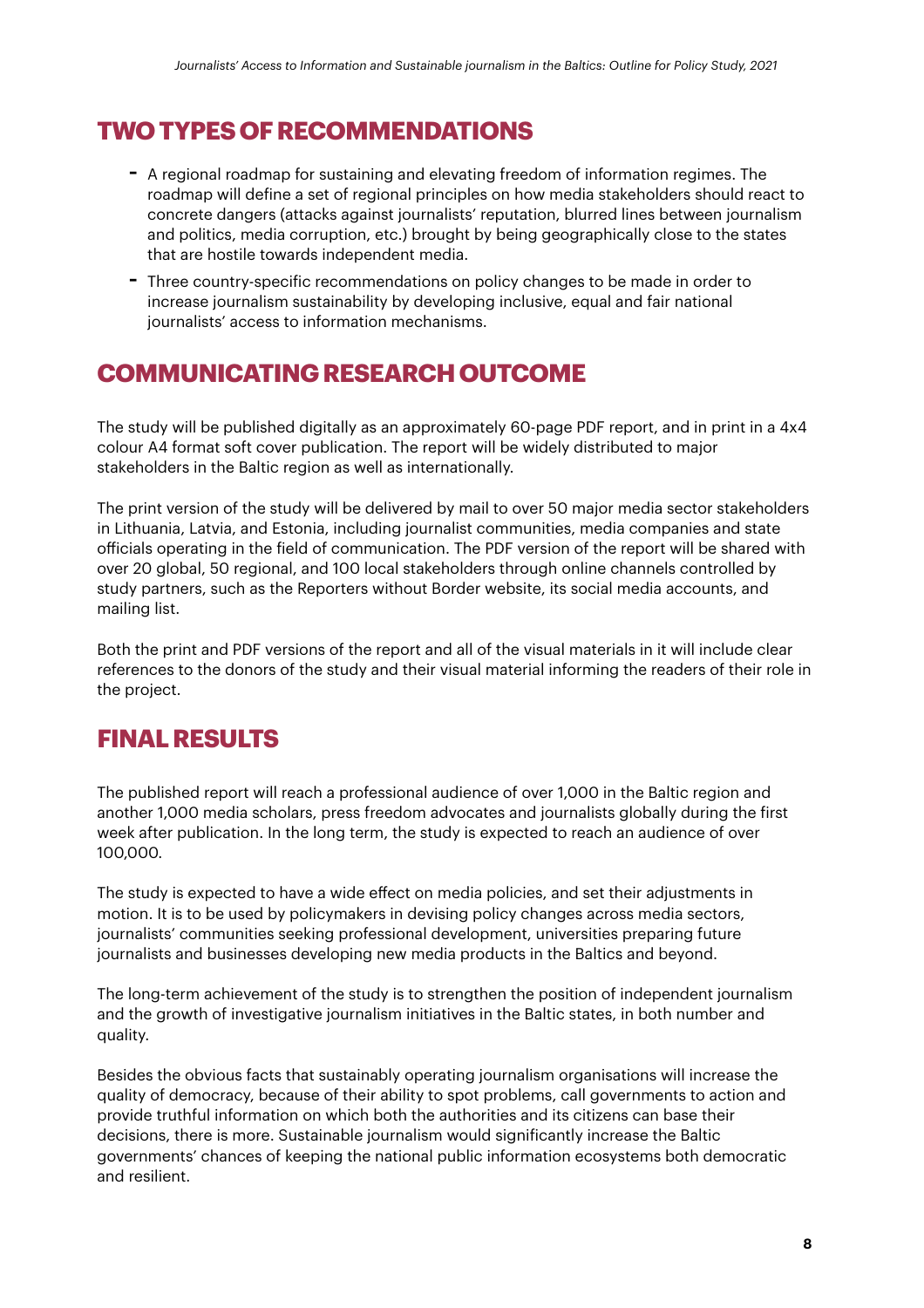# <span id="page-9-0"></span>**EXECUTION AND REPORTING**

#### **INITIATORS**

**The Latvian Association of Journalists** is one of the main partners initiating the study. It unites over 100 Latvian journalists, and is working to secure their rights by implementing multiple research and advocacy projects. [www.latvijaszurnalisti.lv/aboutus/](http://www.latvijaszurnalisti.lv/aboutus/)

**The Estonian Association of Journalists** is one of the main partners initiating the study. It unites around 300 Estonian journalists and media workers on voluntary basis, is politically unaffiliated artistic and professional association with trade union rights. [www.eal.ee](http://www.eal.ee)

**Balticada** is one of the leading partners initiating the study. It is an independent research unit working in the field of journalism and international relations within the Baltic region. [www.balticada.eu](http://www.balticada.eu)

#### **PARTNERSHIPS**

**Reporters Without Borders** is a global press freedom advocacy organisation and an official partner of the study. Their central office will cover the coordination costs of up to €1,000, organise the peer-reviewing of the study by international experts and use its resources for communicating the study's results. [www.rsf.org/en](http://www.rsf.org/en)

**The Public Information Ethics Commission of Lithuania** is a federation of media sector business associations acting as the journalism ethics watchdog in Lithuania. [www.etikoskomisija.lt](http://www.etikoskomisija.lt)

**The Lithuanian Journalists Union** is one of the partners of the study agreeing to provide consultancy and support. Its leadership affirms that such a study is necessary, and offers support while recruiting experts and members of the Steering Committee. [www.lzs.lt](http://www.lzs.lt)

#### **QUALITY CONTROL**

The policy study is to be produced by six local researchers, three coordinators and the Investigator General, edited by native-speaking English language editors and peer-reviewed by international experts.

The Investigator General will be responsible for the quality of the research outcome and the final result. She/he will lead the research effort in cooperation with researchers. She/he will also be designing and leading the evaluation of the final result in cooperation with the three country coordinators who will record and describe the evaluation process in the interim and the final reports on the study results.